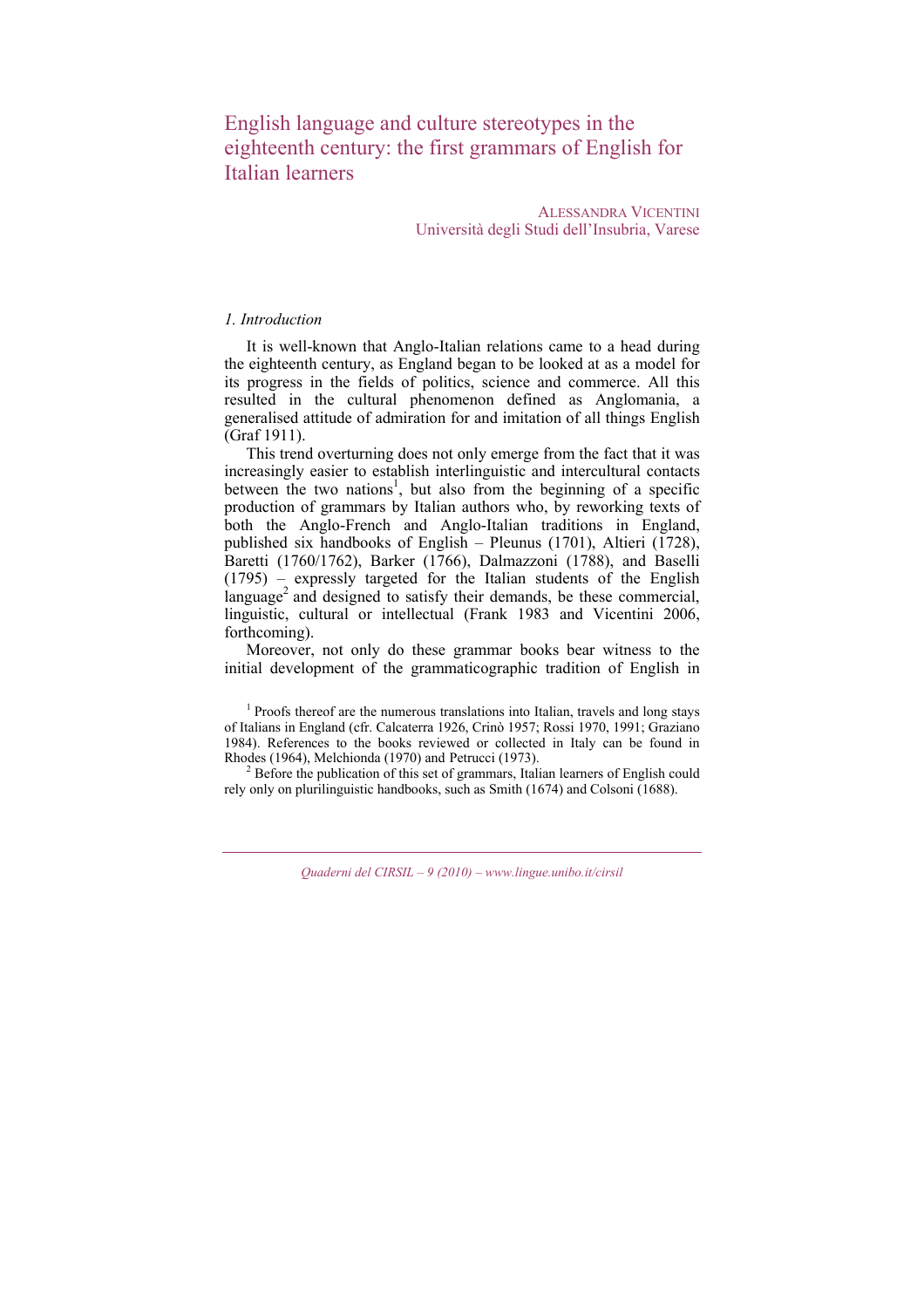Italy and of its main sources, but they also reveal stereotypes and specific topoi of the English language and culture seen from an Italian perspective, thus proving to be particularly suitable for shedding new light on some aspects of Anglo-Italian relations that continue to capture our imagination.

This paper will look at the way grammarians describe the English language and culture in the six books making up the corpus of this study<sup>3</sup>, with a particular view to analysing the ideological and stereotyped images unravelling through the texts. This will be carried out by examining the handbooks' single grammar sections (e.g. phonology, morphology, syntax and lexicon) and paratextual material (preface, introduction, etc.), which is usually thought to reveal possible biassed standpoints. The investigation will mainly rely on analytical tools derived from the History of the English Language, Contrastive, Comparative and Textual Linguistics.

#### *1.1 Corpus and authors*

In order to place the grammars that will be analysed later in their context, and thus emphasize their peculiarities, a few very general observations about their characteristics, sources and authors are worth reporting here. Firstly, the authors of the texts were all Italian teachers of English who had been living in England for some time (with the exception of Barker, an Englishman who emigrated to Italy in his youth). In particular, Pleunus, Altieri and Baretti were teachers of more than one language<sup>4</sup>, as well as compilers of texts designed to teach Italian (thus continuing, in some way, the seventeenth-century polyglot tradition); Barker, Dalmazzoni and Baselli were, on the contrary, specialists of the English language only<sup>5</sup>. Furthermore, two out of the

<sup>3</sup> The six texts collected for analysis are the first grammars of English for Italian students according to Alston (1974) and Graziano (1984).<br><sup>4</sup> Pleunus styled himself a "Master of the Latin, French, Italian, German, an [sic]

English Tongue" (Pleunus 1701: title-page); Altieri a "Professor of the Italian Tongue in London" (Altieri 1728: title-page); Baretti, renowned as the champion of the Italian language and culture in eighteenth-century England, mastered and taught, aside English and Italian, also Spanish and French.<br><sup>5</sup> Such clear-cut division into two groups, respectively more or less related to the

first and the second part of the eighteenth century, coincides with a discernible trend inversion in the history of Anglo-Italian relations as mentioned in § 1.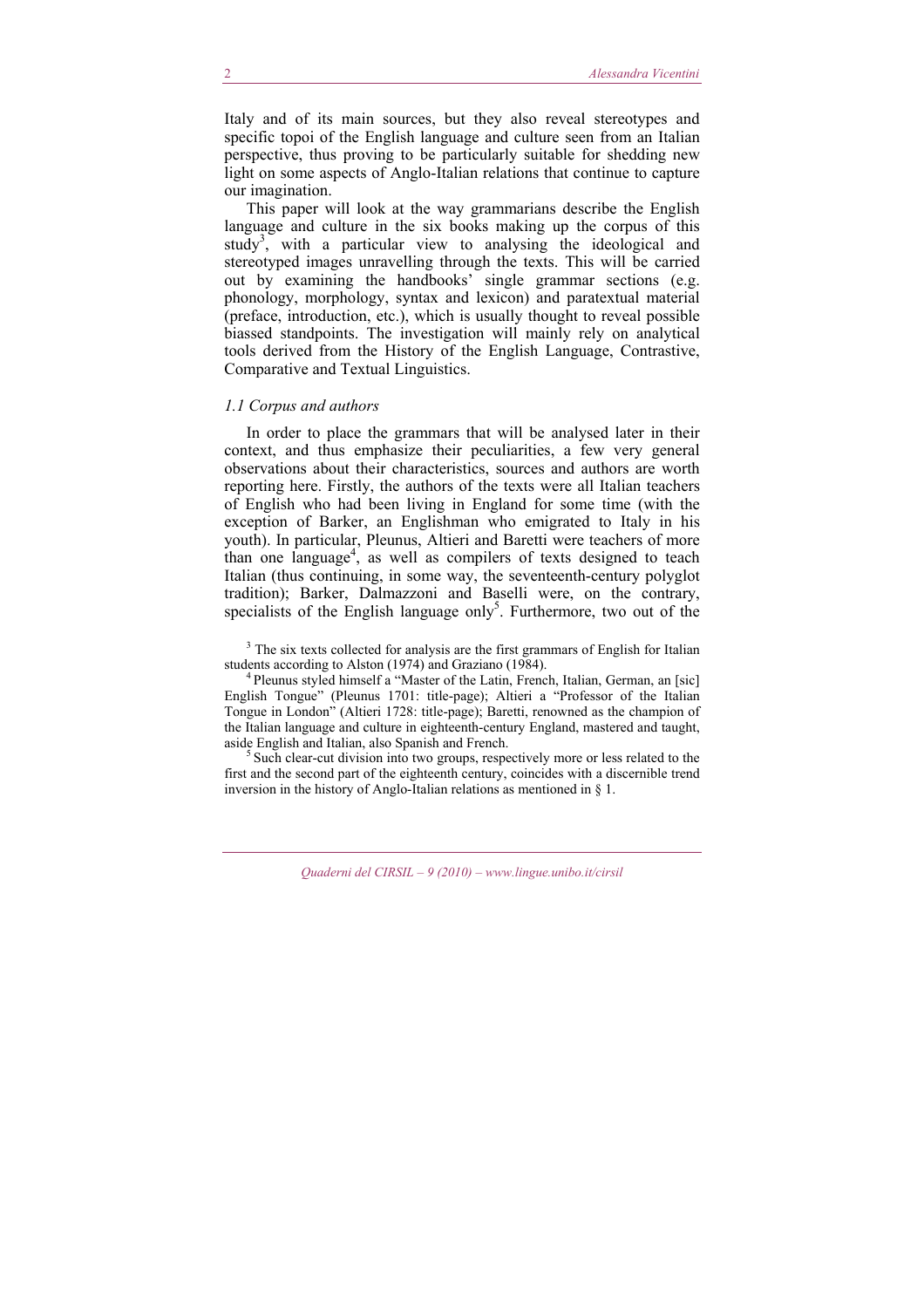six grammaticographers were prelates (Father Barker and Abbot Baselli), which testifies to the link between culture, education and the Church in the history of foreign language teaching/learning (cf. Brizzi 1976).

Secondly, though the six grammar books often differ in their structures, they include almost the same sections, comprising one on pronunciation – where there is an attempt to describe the phonology of English in a form suitable to the Italian readership – and one focused on morphology and syntax – in which the treatment of the grammatical structure of English is largely traditional; all these books also contain such supplementary material as English dialogues, lists of familiar phrases, proverbs, idiomatic expressions, and glossaries, in order to help Italian learners to practise the foreign language.

Thirdly and lastly, a close textual and linguistic analysis (cf. Vicentini forthcoming) has allowed to reconstruct the cultural background the texts were designed and compiled in and to detect their readership's typology. Thus it emerges that Pleunus's and Altieri's addressees were tradesmen and merchants who needed English for practical aims; Baretti intended to provide his students with some basic phonetic and grammatical notions in order to be ready to go to London on business or intellectual interests. Barker and Dalmazzoni targeted their manuals to the learned and enlightened Tuscan and Roman bourgeois desirous to keep itself abreast of the cultural fashions of the day by reading books produced by a civilisation then admired all over Europe. As a consequence, their handbooks display a more formal and theoreticalminded approach, and their readers are not expected to move to England, but to appreciate excerpts from English literary masterpieces with the help of language teachers. Coming as it does at the end of the century, Baselli's grammar reveals a change in the cultural climate, since it participates in the general desire for renewal in the fields of pedagogy and teaching methodology (including foreign language teaching), which were to develop in the following century (cf. Howatt 1984: 130).

#### *1.2 Sources*

Recent research has revealed that Pleunus's (1701) and Altieri's

*Quaderni del CIRSIL – 9 (2010) – www.lingue.unibo.it/cirsil*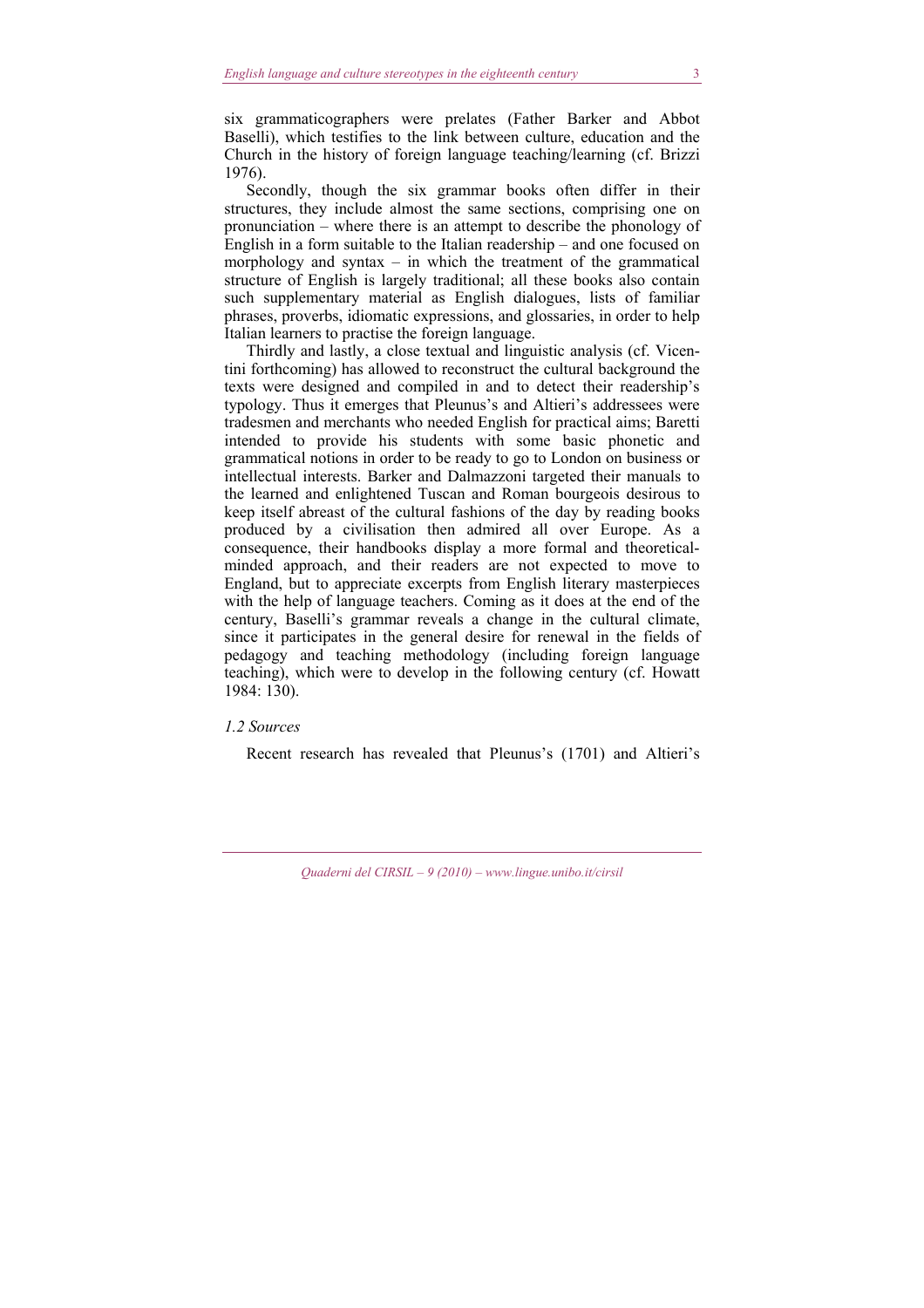(1728) sources can be traced back to seventeenth-century Anglo-French grammars<sup>6</sup>, which should not surprise, since it seems perfectly legitimate to suppose that – grammars being a genre apart – it was easier to make a grammar of English for French students into one for Italian students rather than adapt English grammars for a native audience. It is indeed to be considered that linguistic data and methodology in a grammar for foreigners differ from those in a grammar for native students; moreover, French being a Romance language like Italian, its grammaticographic model was very serviceable.

As a consequence, the grammars of English published in France exerted a far-reaching influence on the corresponding Italian tradition, since not only did Pleunus and Altieri directly excerpt most material from these texts, but also the following authors – except for Baretti – reworked most of the material derived from Pleunus and Altieri, thus still indirectly revising the same French sources and integrating them into their own texts. Baretti (1760), instead, stands apart from this tradition, as his handbook is overtly based on Samuel Johnson's Grammar prefaced to his Dictionary  $(1755)^7$ . This fact adds a new interesting element to the history of Italian grammars of the English language and their sources: it does not only stress Baretti's unique position in this history, but it also implies that his work benefited considerably from the English grammaticographic tradition, i.e. Johnson's Grammar itself as well as its sources, thus making up a complex and manifold scenario<sup>8</sup>.

6 In particular, Pleunus (1701)'s sources were Mauger (1683), Miège (1685), Mauger and Festeau (1696), Boyer (1694), and Torriano (1659). As far as Altieri (1728) is concerned, some of Pleunus's sources are deemed to be his grammar's as well: especially Mauger and Festeau (1696) and Boyer (1694), besides some insertions excerpted from Veneroni (1714). For more specific details on the development of the Anglo-French grammaticographic tradition in England, see Howatt (1984: 52-60).<br><sup>7</sup> "That of Mr. Samuel Johnson prefixed to his English Dictionary [was] my

guide" (Baretti 1760: Preface).

 In fact, Ben Jonson's *English Grammar* (1640) and John Wallis's *Grammatica Linguae Anglicanae* (1653) "are the grammarians on whom Johnson most often relies" (Kolb and DeMaria (eds) 2005: xl). Wallis's book, in particular, was written in Latin and addressed to foreign learners of English in order to satisfy the growing demand for English in Europe, among scholars and intellectuals attracted by the new ideas in theology and philosophy that were growing out of such thinkers as Francis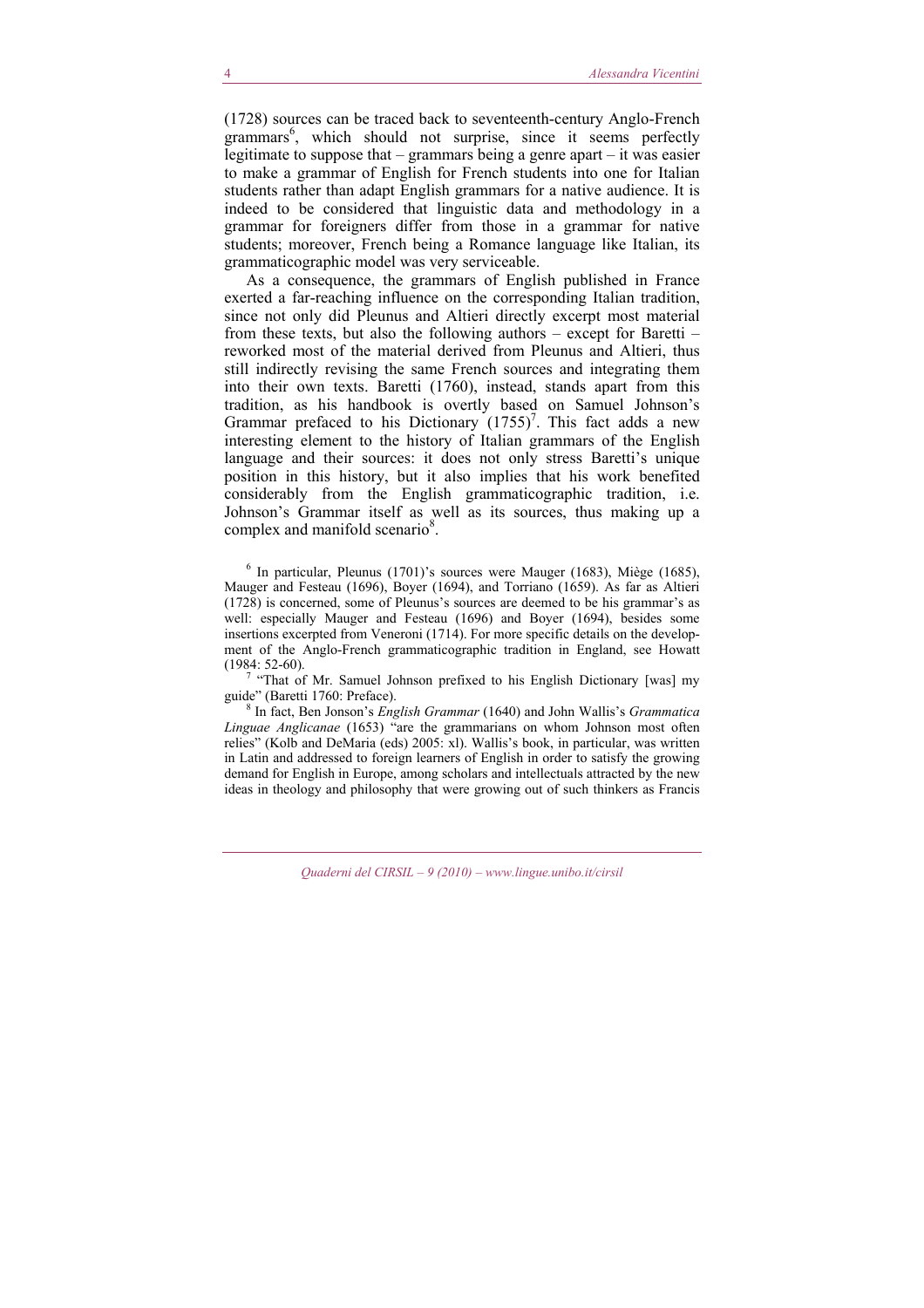#### *2. Analysis*

It is firstly and foremost to be noted that the authors' perspective when describing the grammatical structures of English is Italian-centred; they never side with the English party, on the contrary they use such statements as "gli inglesi dicono, gli inglesi pronunciano" or "essi dicono", and they always write in Italian. This should be seen as a comprehensible attitude as far as five out of the six authors are concerned; these are indeed Italian, thus straightforwardly tending to maintain their national identity and therefore viewpoint. However, it is quite unexpected to come across the same statements in Barker, the only English grammaticographer, which reveals how the genre was stereotyped and once again confirms that the authors copied and plagiarised from previous works by revising the same sources (and often within the same grammaticographic tradition, which therefore proves to be a close one), though presenting their work as new, original and perfect. Such practice constitutes a recurrent cliché, which allows the compilers to promote their texts: they first shed negative light on their predecessors, carefully demolishing their works, and then describe their own manuals as more complete, precise and innovative. This frequent rhetorical pattern is also evidence of the presence of a hostile, highly competitive climate within the eighteenth-century teaching sector. Further stereotypes and recurrent commonplaces, however, can be found within the handbooks' proper grammatical and linguistic sections.

Bacon. It was an innovative text owing to its extremely clear pedagogical objectives and its focus on those features of English which were quite likely to strike foreign learners as being especially distinctive of English, i.e. not to be found in either Latin or other modern languages. Wallis's fresh attitude to the grammatical description of English, though at least partly counterbalanced by the more traditional, Latinizing approach of Ben Jonson's book (see Kolb and DeMaria (eds) 2005: xl-xlii), represented, with the suitable additions of dialectal variation and stylistic considerations, an ad-hoc foundation for Dr. Johnson's text and, even more so, for Baretti's – which indirectly (but consciously, as he mentioned Wallis in his own Grammar) reworked parts of the *Grammatica Linguae Anglicanae*. More information on the above and related subjects in Fleeman (1964), Partridge (1969) and Howatt (1984: 94-100).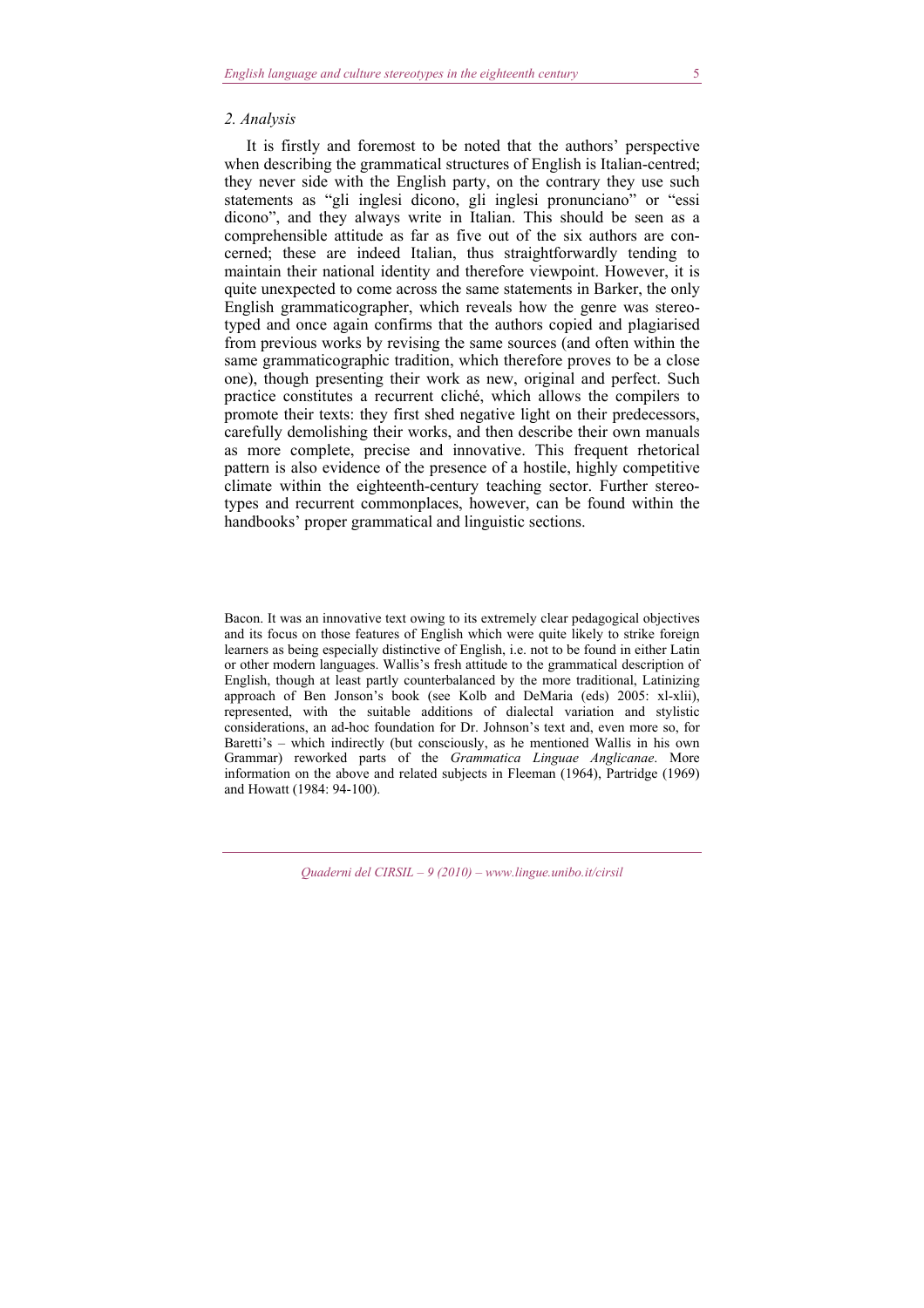#### *2.1 Stereotypes and* topoi

# *2.1.1 English language, culture and the learning process*

In general, the attitude towards the English language and culture is positive. By learning English, the Italian learner will be allowed to achieve a privileged position, and will be able to finally enter "il glorioso templio della lingua Britannica […]" (Baretti 1760: 31), where he will have the pleasure to enjoy Shakespeare's works: "e il piacere che l'ardito Italiano trarrà dalla lettura di Shakespeare solo, ampiamente lo rifarà della virtuosa e bene spesa fatica". Through the grammars' preface and introduction, numerous and diverse praises of the English government, art, literature and science unravel, a strategy employed to stress the importance of studying English. A few examples will suffice to make this clear:

per rilevare i pregj, e l'importanza della Britannica favella, fa d'uopo riflettere, qual popolo sia quello, presso a cui ebbe già il suo nascimento, e presso a cui vive tuttora. Questi è un popolo numerosissimo […], un popolo commerciante, che solca animoso colle sue navi i Mari tutti, rendendo quasi comunicanti fra loro i lidi più remoti, un Popolo ricco, e possente, che ha moltissima influenza negli affari d'Europa, e nel sistema generale de' Regni [...] (Barker 1766: xii-xiii);

Inoltre questi Isolani son di presente, e furon anche ne' Secoli scorsi rinomati per la eccellente forma del loro Governo, per le loro severe virtù […]; Chiari, e famosi eglino sono per la profondità nelle Scienze, per la coltura di tutta la erudizione, per la eccellenza delle Arti […]. Or da queste prerogative facil cosa è argomentare qual debba essere la importanza, e la utilità del loro linguaggio, avendo ognor dimostrato la esperienza, che i pregi più belli delle lingue son di ordinario in proporzione di vantaggi sì fatti […]. Ed in fatti quant'Opere eccellenti, e quante utili invenzioni son venute alla luce in varj tempi entro quell'Isola fortunata? Basta rammentare i nomi di Bacone, di Newton, e di Locke [...]. Mirabil cosa è come la Poesia Inglese accoppi in se stessa, e robustezza, e vaghezza, e nobiltà; Milton, Shakespeare, Dryden, hanno innalzato questa Facoltà più assai di quello, che generalmente da noi Italiani si pensa. Nobilissimi acquisti ha fatto la Repubblica Letteraria mercé le ingegnose fatiche di Addison, di Pope, di Chambers, e ai giorni nostri di Johnson, e di Warburton (Barker 1766: xiii-xv).

The main strengths highlighted by the authors by way of a captatio benevolentiae lead to the conclusion that one cannot help studying this language, be it for commerce, therefore for a functional scope, or pleasure:

*Quaderni del CIRSIL – 9 (2010) – www.lingue.unibo.it/cirsil*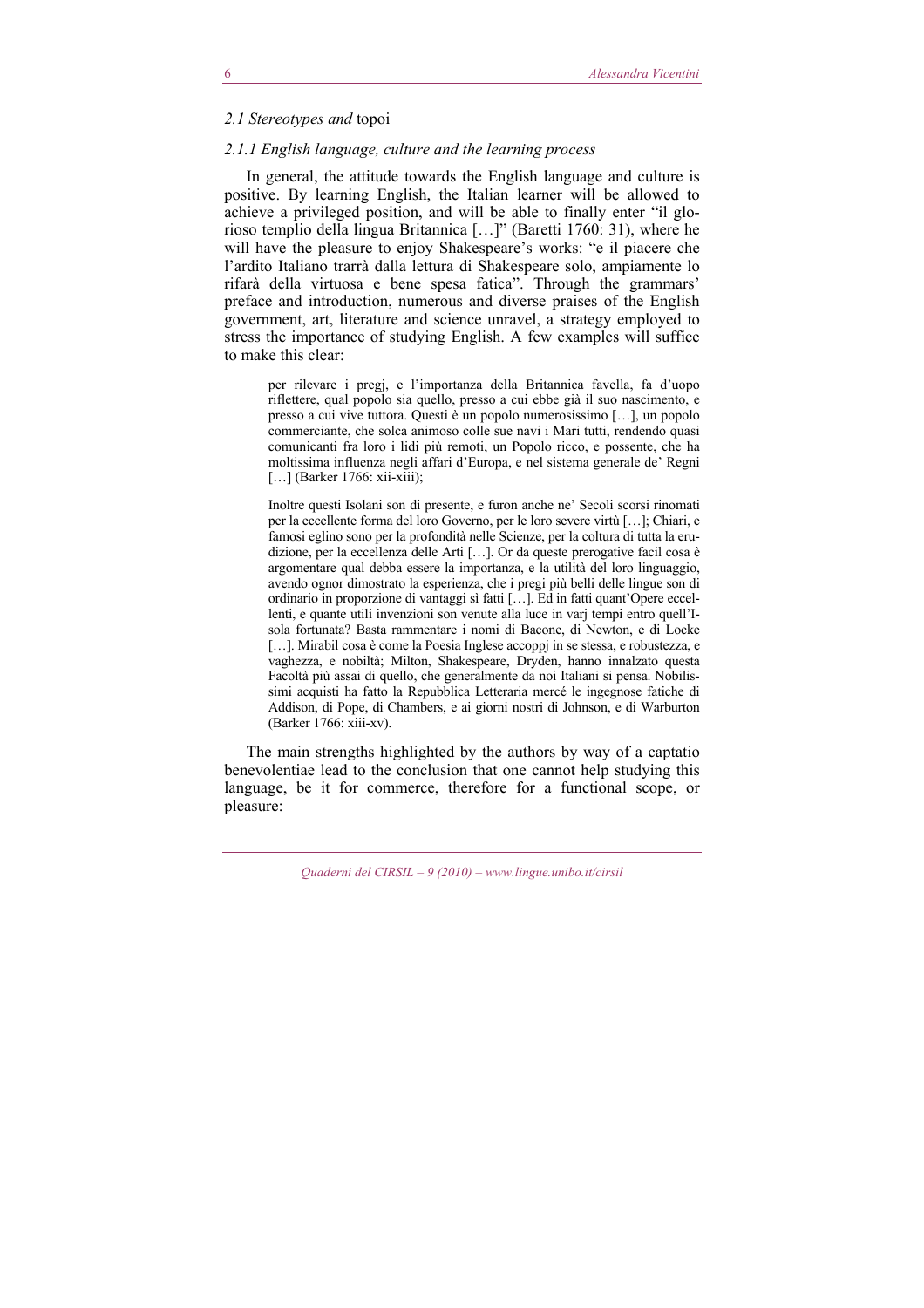Dovremmo adesso ragionar del merito de' libri Inglesi, che trattano di Commercio, e di cose attinenti ad esso, con mostrare anche la loro lingua doviziosa in questo genere, tanto più che la nostra Italia, sia detto con pace, penuria pur troppo di somiglianti libri […]. Sappiasi in fine, che poca speranza resta a coloro che non intendono gli Originali Inglesi, di poter gustare tali Opere tradotte in altri linguaggi […] perché in primo luogo poche versioni ne abbiamo in lingua Italiana […] che sono per la maggior parte traduzioni, e finalmente perché è difficile assai il rendere in un'altra lingua i sentimenti, e i pensieri di Originali sì fatti coll'istessa forza, e precisione, come si converrebbe far nelle buone traduzioni (Barker 1766: xvi).

#### *2.1.2 English pronunciation*

Many recurrent topoi emerge in the pronunciation section, which is present in all the texts analysed and constitutes their most original part; indeed, here the grammarians attempt to describe the phonology of English in a form suitable for the Italian readership. Beside the model of language put forth, one can look at the way the English sounds are described and what devices are designed in order to explain them as realistically and pragmatically as possible. It is this material that, lacking a defined grammaticographic tradition as it does, proves to be particularly inventive and definitely less constrained than other sections of the manuals directly deriving from the previous Anglo-French tradition (cf. § 1.2). Such data are therefore precious to illustrate the stereotypes and opinions on English that were circulating in teaching circles at that time and can furthermore provide useful information on the authors' linguistic approach to tackle such a novel subject.

## *2.1.2.1. Difficulty and variability*

In the entire corpus, the difficulty of the English language at large and of its pronunciation in particular is constantly emphasised, the latter being often associated to such adjectives as DIFFICULT, VARIABLE, INCONSTANT. Hence, Baretti (1760) describes English as "questa veramente difficile lingua", a concept stressed by Baselli (1795) with the superlative "difficilissima" and reiterated by Barker (1766) with regard to sounds, "difficoltà della pronunzia". Again, Altieri (1728) hints at the variable nature of English phonetics, indirectly noting that there are more vowels than those in the Italian sound system, and finally suggesting practising the language on site; this notwithstanding, he then offers the reader some useful rules: "O è una vocale tanto variabile nella lingua Inglese, che mi pare impossibile per un forestiere d'imparare i diversi suoni per altro mezzo che per uso" (Altieri 1728: 299). The

*Quaderni del CIRSIL – 9 (2010) – www.lingue.unibo.it/cirsil*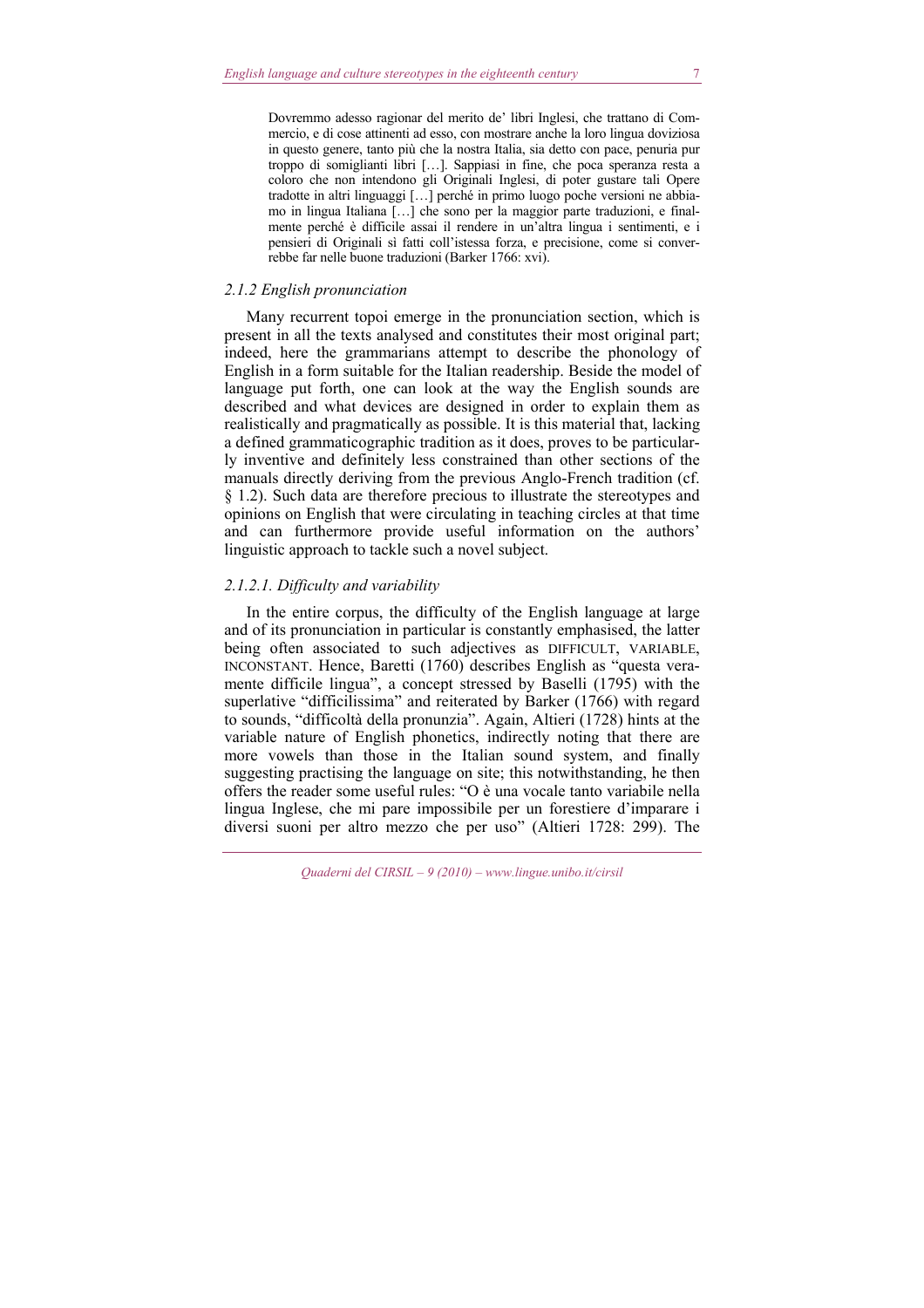unpredictable nature of English pronunciation seems to strike the authors most, especially if comparing it with Italian; they realise that no stable rule can be provided, as Baretti points out:

perciò nessuno prenda questa indicata regola per infallibile, come neppure alcuna di quelle che ho già date qui sopra o che darò qui dietro, che regole di pronunzia Inglese assolutamente invariabili nell'opinione mia non ve n'ha neppur una (Baretti 1760:8),

a consideration that is easily generalised and attached to the language on the whole, as Barker (1766: 53) maintains by hinting at "l'incostante variazione dell'idioma inglese", or to suprasegmental phonological elements:

la massima difficoltà si riduce a poter determinare il luogo dell'Accento, che può dirsi dipendente affatto dal costume, o piuttosto dall'incostanza dell'Idioma […]. Questa è una difficoltà comune a tutte le Lingue che s'ignorano (Baselli 1795: xi).

Many are the causes alleged for such peculiar variation within the language, from an inner linguistic feature to usage, and even to historical causes, as Dalmazzoni (1788: 35) argues: "formata, accresciuta, e abbellita da moltissime altre Lingue; e che in conseguenza da ciascheduna di esse porta i principj di continue variazioni, e irregolarità nella sua pronuncia". In spite of this, the authors / teachers encourage the hypothetical student not to give up, using a frequent literary topos, that of mountain climbing to reach the aspired peak, which is based on a didactic method that resources to images and metaphors. This is distinctive of Baretti, who often refers to his firsthand experience as a former student of English and as an Italian that has been in contact with the English culture and language for a long time (cf. Vicentini 2006: 193), as is shown by the following example: "deh confortiti, e non si lasci ributtare dall'aspetto di poche rupi e balze, e non faccia tanta vergogna al coraggio Italiano, uso a vincere e negli antichi e ne' moderni tempi i più ostinati ostacoli" (Baretti 1760: 31).

### *2.1.2.2. Discrepancy between spelling and pronunciation*

The unreliable correspondence between the written and the spoken language is certainly a peculiar, distinguishing feature of the English language, and also represents a serious problem for foreign students of English, who must cope with it during their school career. This is a proper topos that variously appears in all the six grammars under

*Quaderni del CIRSIL – 9 (2010) – www.lingue.unibo.it/cirsil*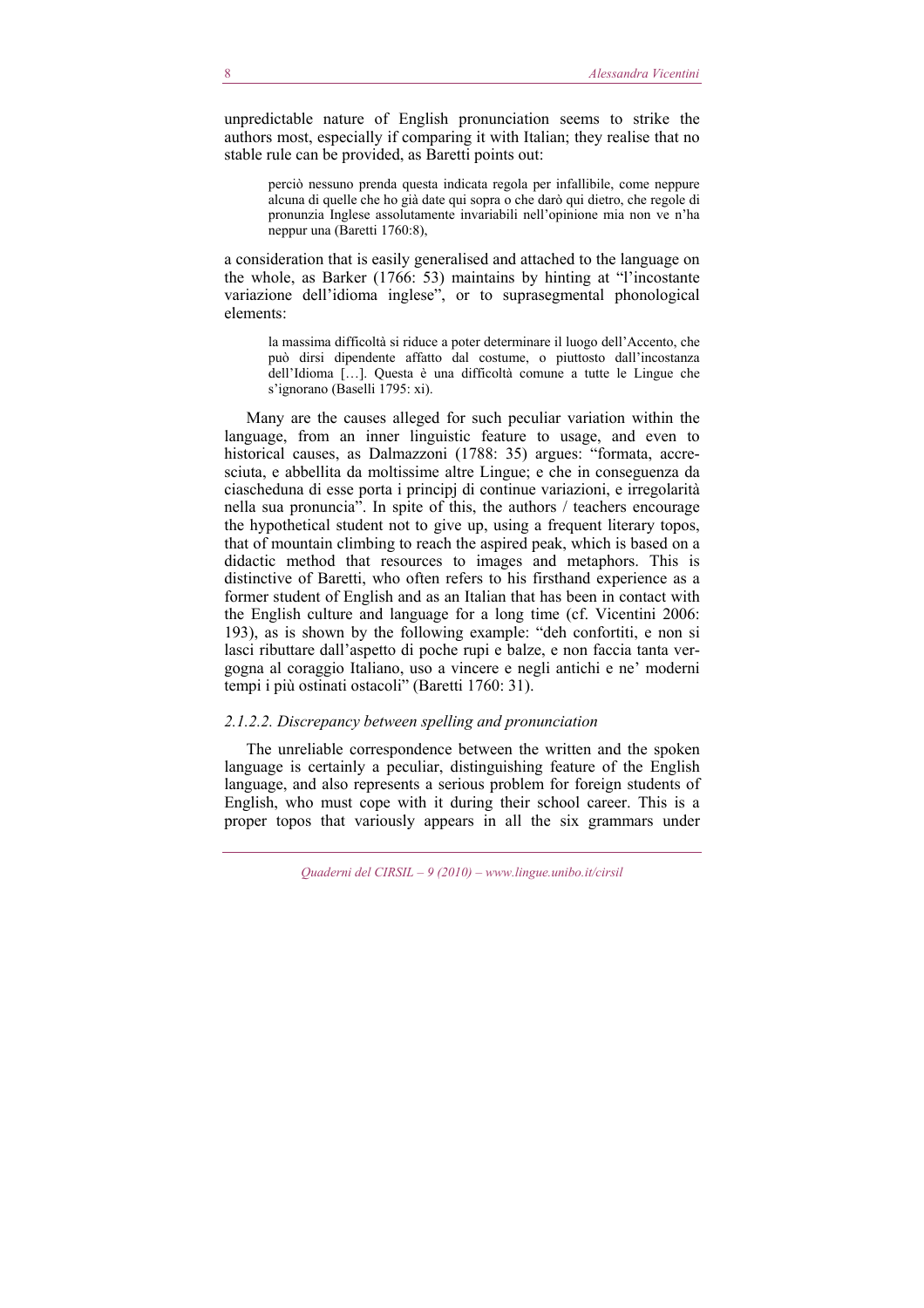scrutiny here and is used a lot, especially by Baretti (1760: 4), who states that "quantunque nel leggere l'alfabeto gl'Inglesi dieno a ciascuna lettera quel suono da me quasi espresso nel margine d'esso, pure nel discorso quasi ogni lettera ha altri suoni", thus emphasising how complicated a task it is to teach English pronunciation to an Italian: "difficile impresa sarebbe quella di far capire colla penna a un Italiano la differenza che ha l'o Inglese quando accompagnato colla w termina sillaba o monosillabo o parola, e forma come un dittongo" (Baretti 1760: 13). This is strictly interconnected with the aforementioned idea of difficulty associated to the English language in general, and to the student's effort to learn it. Metaphors describing this problem abound, once again especially in Baretti (1760), where the presence of a letter corresponding to two different sounds, for example, is referred to as a "labyrinth": "questo negozio del g in inglese è un LABIRINTO, di cui l'uso solo e la viva voce ne può apprendere le intricate vie" (Baretti 1760: 21); "vediamo tutta via se gli è possibile trovar filo che ci conduca in questo LABIRINTO" (Baretti 1760: 20). Yet again, obstacles to be overcome are identified as steep uphills to start, "una MONTAGNA SCABRA E DI MALAGEVOLISSIMA SALITA, senza ascender la quale non sia possibile di entrare nel glorioso tempio della lingua Britannica […]" (Baretti 1760: 31), or as venturing out to sea: "poi l'imparare questa veramente difficile lingua non è come un'AVVENTURARSI SULL'INCO-GNITO OCEANO e andare in cerca d'un nuovo mondo con poco consiglio e senza guida" (Baretti 1760: 31).

#### *2.1.2.3. Swiftness*

Another image related to English pronunciation is that of swiftness, which recurs many times and is often described by contrast with the Italian sound system. In actual fact, some of the authors identify the consequences of the Middle English stress shift to the beginning of the word, which caused a phonological erosion – that is case suffixes loss, the dropping of word endings in general and of some consonants as well as vowel weakening to  $\sqrt{a}$  in unstressed syllables<sup>9</sup> – but ascribe it to swift pronunciation, and suppose that this derives from the presence of lots of monosyllabic words. In that regard, Baselli upholds (1795: 254):

<sup>9</sup> All historical linguistics references have been drawn on Baugh, Cable (2001) and Fennell (2001).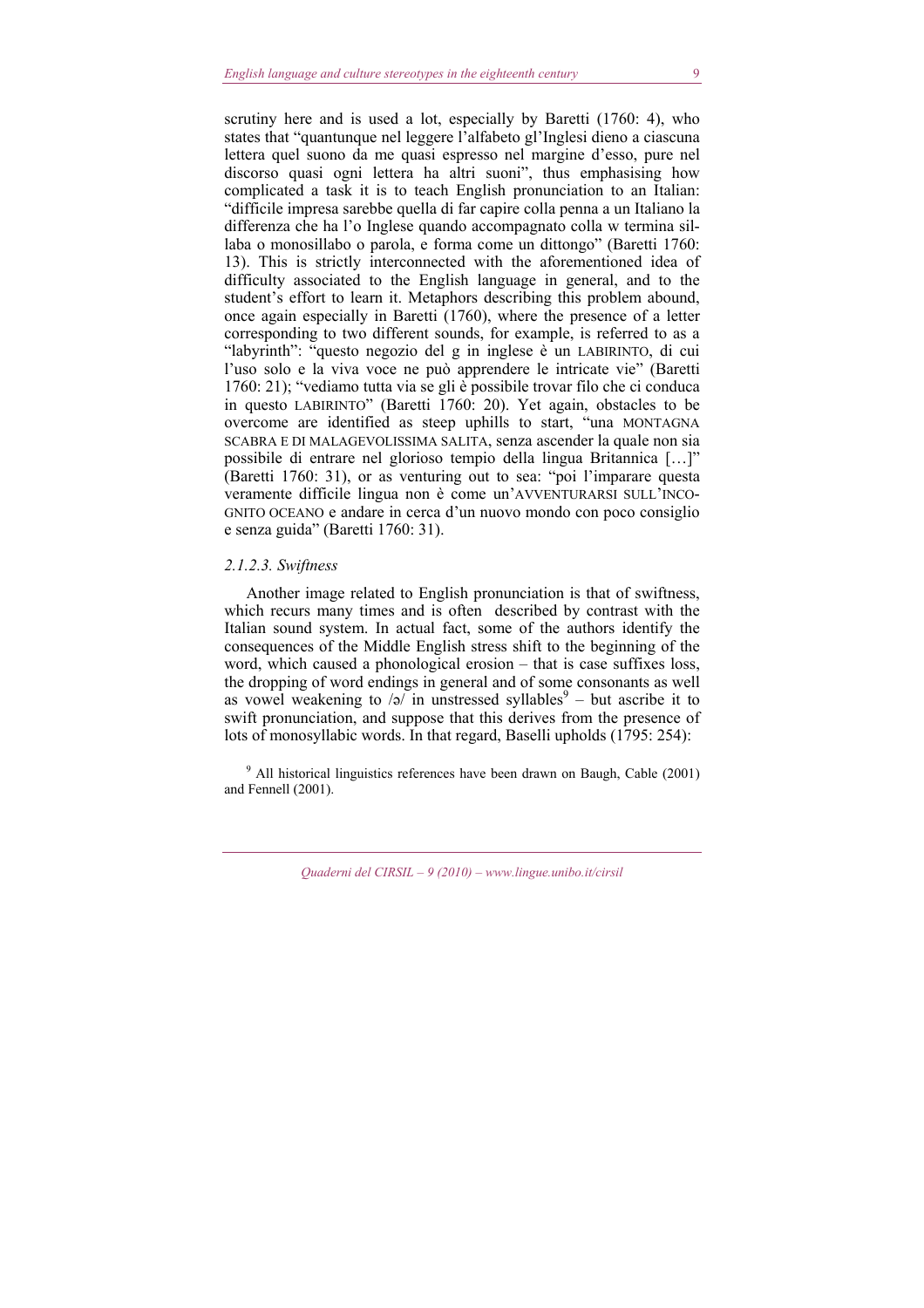Le primitive parole inglesi, essendo monosillabe, eccettuatene poche bisillabe, devono per natura condurre ad una pronunzia rapida, che vuolsi però comunicare anche a le derivative, composte, e adottate. Quindi nascono le cinque leggi che seguono: I. allontanamento dell'accento dall'ultima sillaba: fatta la posa sulle prime sillabe, le ultime sortono rapide dalla bocca […]. V. Per accelerare la pronuncia si tacciono alcune lettere, che però diconsi mute, e sono da me contrassegnate con un punto messovi accanto e in alto […].

Also the variabilty of vowels is attributed to swift pronunciation, "che fa sì che le vocali non si pronunzino secondo le Regole generali, dopo la sillaba accentata" (Barker 1766: 63).

#### *2.1.3 Morphosyntax: simplicity and difficulty*

Whereas the most recurrent topoi on pronunciation refer to the idea of difficulty, those emerging from the sections devoted to morphology and syntax are mostly based on simplicity in general, which depends on the fact that English was already lacking many morphological inflections at that time, especially as far as case declensions are concerned. Thus, several are the observations regarding the simplicity of English grammar, as in Dalmazzoni (1788: 82): "la grammatica in nessuna altra lingua è così facile, come nell'inglese", which are associated, in particular, to the concept of invariability – exactly the opposite as with pronunciation – of the parts of speech. The presence of only one article, invariable gender and adjectives are examples of the simplicity of English as opposed to Italian, as Pleunus (1701: 30) makes clear:

la lingua inglese adopera un Articolo solo, il quale serve a tutti i Nomi masculini,e feminini, principino da vocale, o da consonante, & è singolare, e plurale, il che rende la lingua Inglese la più facile assai dell'Italiana, poiché la conoscenza dei Generi dà poco fastidio in Inglese: tanto più che gli adiettivi non si mutano mai, come si vedrà a suo luogo,

and further repeats when referring to the invariability of verbs:

parlando o scrivendo in italiano non adoperiamo le persone […] ma in Inglese bisogna di necessità servirsi di I, thou, he […] altrimenti non potremmo essere intesi perché li verbi inglesi non si mutano nelle loro persone, come gl'Italiani. Il che rende la lingua inglese facile assai (Pleunus 1701: 54).

What strikes most is that the authors' descriptions underline a de facto application of the surface Latin grammatical structure, an inflected language par excellence, to the treatment of English, which had already

*Quaderni del CIRSIL – 9 (2010) – www.lingue.unibo.it/cirsil*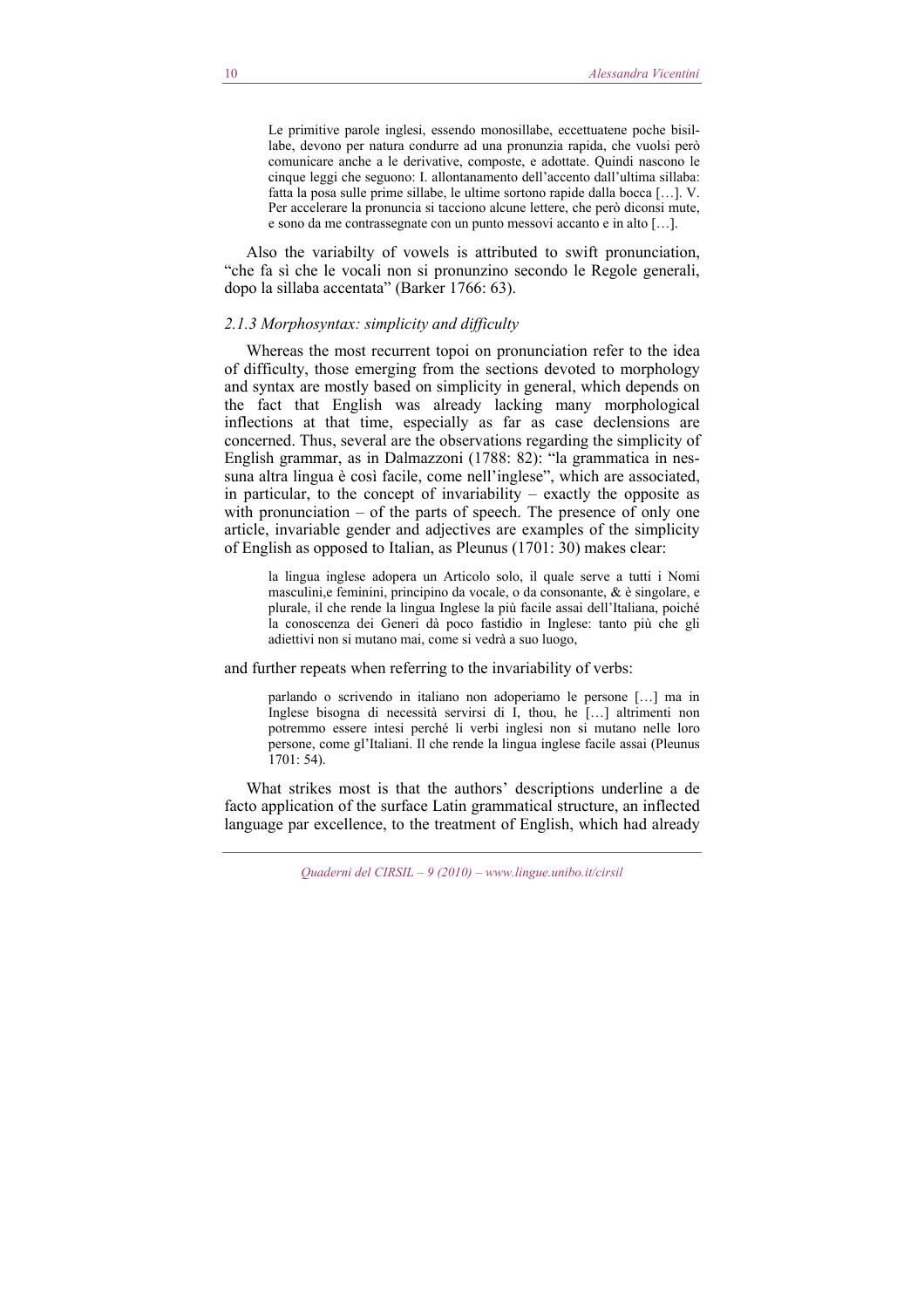taken on the traits typical of isolating languages in the eighteenth century. Even when the compilers seem to realise this (cf. e.g. "le relatività de' nomi alle parole che precedono o che seguono, nella lingua Inglese non sono espresse da casi o cambiamenti di terminazioni, come in Latino; ma da articoli o preposizioni, come in Italiano", Baretti 1760: 35), the weight of a century-long consolidated tradition does not allow them to tackle the subject freely, as the following example, suitably shows: "Nom. The King, il Re. Gen. Of the King, del Re. Dat. To the King, al Re […]" (Baretti 1760: 314), where the noun is declined according to cases, though being accompanied with prepositions. Such recurrent approach reveals the presence of a traditional grammar model that will constrain the grammarians' interpretations and descriptions until the late nineteenth century.

Turning now to the verb system, the grammaticographers express how hard it is to find and fix infallible rules, by employing, this time, images associated to difficulty. Thus, in his treatment of the SHALL/WILL usage for example, Baretti artlessly affirms that "in otto anni di studio ostinatissimo di questa lingua, non ho potuto trovare una regola infallibile; sebbene l'abbia richiesta a quanti letterati mi sono venuti in mente" (1760: 90). In the whole text, he describes the English verb system by using numerous puns and jokes, as if he were playing with his readers. This, on the one hand, derives from a didactic method aiming to convey his learners salient information most vividly, while, on the other, is used as a strategic device to treat a thorny, sometimes repetitive subject:

Imparerai come hanno fatto tanti e tanti tutte queste variazioni stravaganti di preteriti; e che sì che, se hai ingegno, le trovi da per te in pochi mesi? Provati da bravo, e vedrai che io sono profeta egualmente che grammatico (Baretti 1760: 93);

Molte delle nostre donne mi scambierebbero per mago se io andassi dir loro che to take, to wake, to forsake […] fanno al preterito took, woke, forsook [...] (Baretti 1760: 93).

#### *2.2 Ideology and the contemporary linguistic debate*

Finally, it must be pointed out how echoes of the contemporary linguistic debate unravel through some of the texts analysed. This testifies to how ideas and ideologies on language were spreading all over Europe at that time and in part confirms that "grammars served as an important battlefield where social and cultural issues were contested"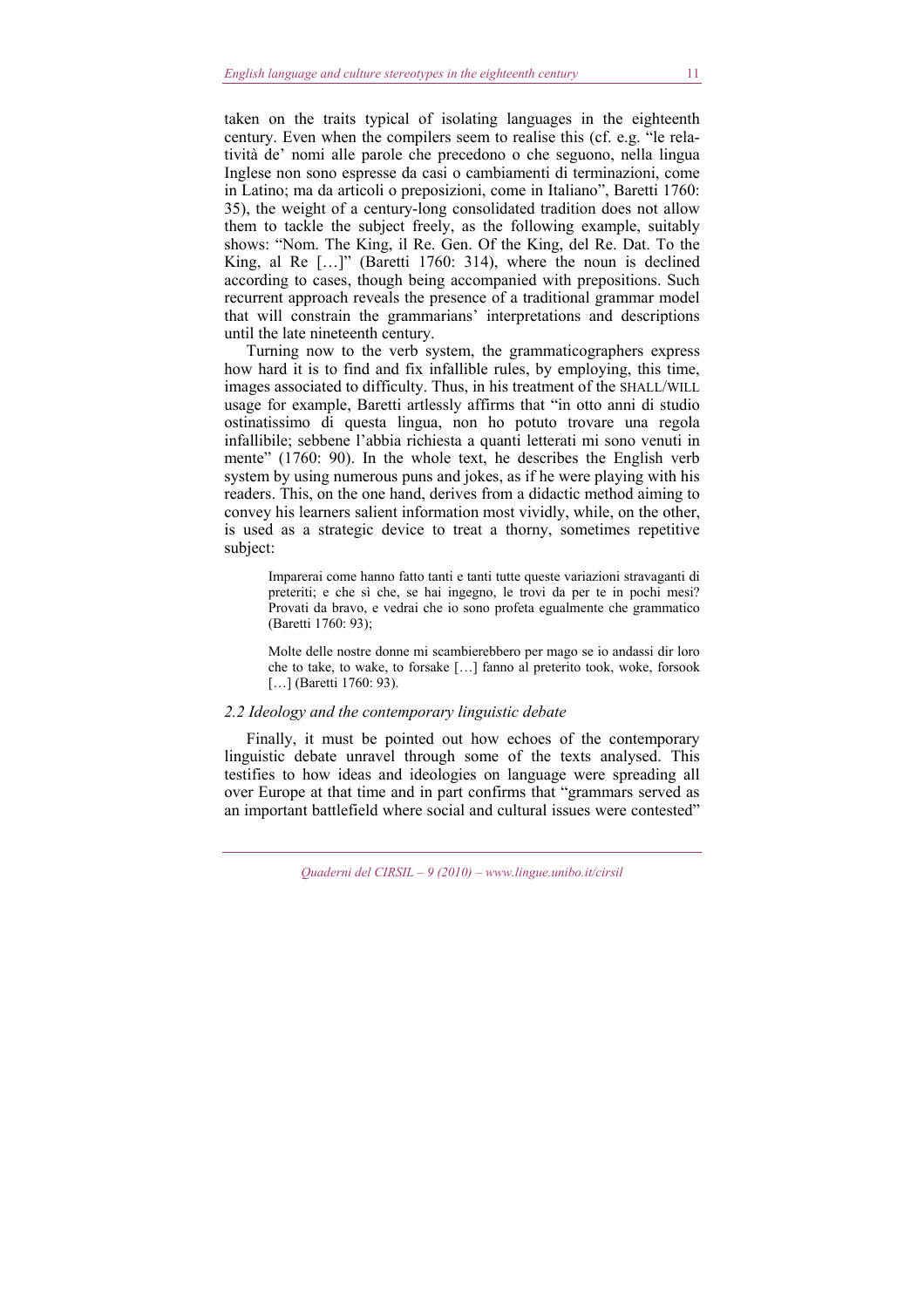(Mitchell 2001: 2). Baretti (1760) engages in passionate polemics by simulating imaginary disputes on typically seventeenth-century linguistic topics such as spelling innovation:

E qui esorto i mie Paesani volenterosi di studiare l'Inglese a non badare a certi moderni Innovatori che vorrebbero si scrivesse favor, honor, labor, e altre tali latinesche voci, in vece di favour, honour, labour, come scrissero e scrivono tutti i loro predecessori e contemporanei che ebbero e hanno orecchio fine. In tutti i paesi vi sono di questi sputacujussi che cercano di far figura con qualche novità nell'ortografia, cosa non meno facile a trovarsi che insulsa quando è trovata. (Baretti 1760: 14)<sup>10</sup>,

the acceptance of borrowings from donating languages, the presentation of excessively pedantic etymologies and the concept of the genius of  $\lambda$ language<sup>11</sup>. Furthermore, he strongly attacks Scottish writers:

Molti scrittori moderni, e se non mi ingannano le congetture, seguaci della setta presbiteriana, hanno da poco in quà incominciato a perseguitare certi adjettivi venuti loro da Roma […] (Baretti 1760: 18).

However, he does not limit himself to the English linguistic debate, but refers also to the Italian one, especially when dealing with the problem of bad translations<sup>12</sup> and that of the presence and status of

<sup>10</sup> Besides showing Baretti's well-known conservative attitude as far as spelling reforms are concerned (see Chandra 1986, Hardy 1979), both quotations are the more interesting as they reveal a 'pre-Webster anti-Websterian sentiment', a position that can already be seen in Johnson's anti-Americanism and defence of Britishness, his *Dictionary* being a manifesto of it: on this issues see Roberts (1977) and Wechselblatt (1996).<br><sup>11</sup> "Alcuni Inglesi scrivono *ae* in certe poche parole derivate dal Greco o dal

Latino [...]; i loro più giudiziosi scrittori però non adottano tale ortografia, come contraria alla natura della loro lingua" (Baretti 1760: 5-6).

<sup>12</sup> "Di questi pronomi composti ve n'hanno alcuni che gl'Inglesi cominciano a lasciar andar in disuso, come *hitherto*, *whereto*, e molt'altri, cosa che pare a me non dovrebbono fare, perché, oltre allo essere analoghi, sono molto proprie comodi; ma i loro tristi traduttori dal Francese, egualmente che que' tanti maledetti nostri che tuttodì svergognano le stampe veneziane specialmente, vanno allontanandosi dal vero genio del loro idioma, ed essendo letti con avidità dagl'ignoranti, che in tutti i paesi sono sempre i più numerosi, i loro vocabolacci e le loro frasacce forestierate si diffondono poi nella conversazione e da quella passano nelle scritture anche de' giudiziosi, che sono sforzati a adottare que' modi impropri per trovar reggitori, e così le lingue si corrompono a poco a poco, e diventano quasi dialetti d'altre lingue invece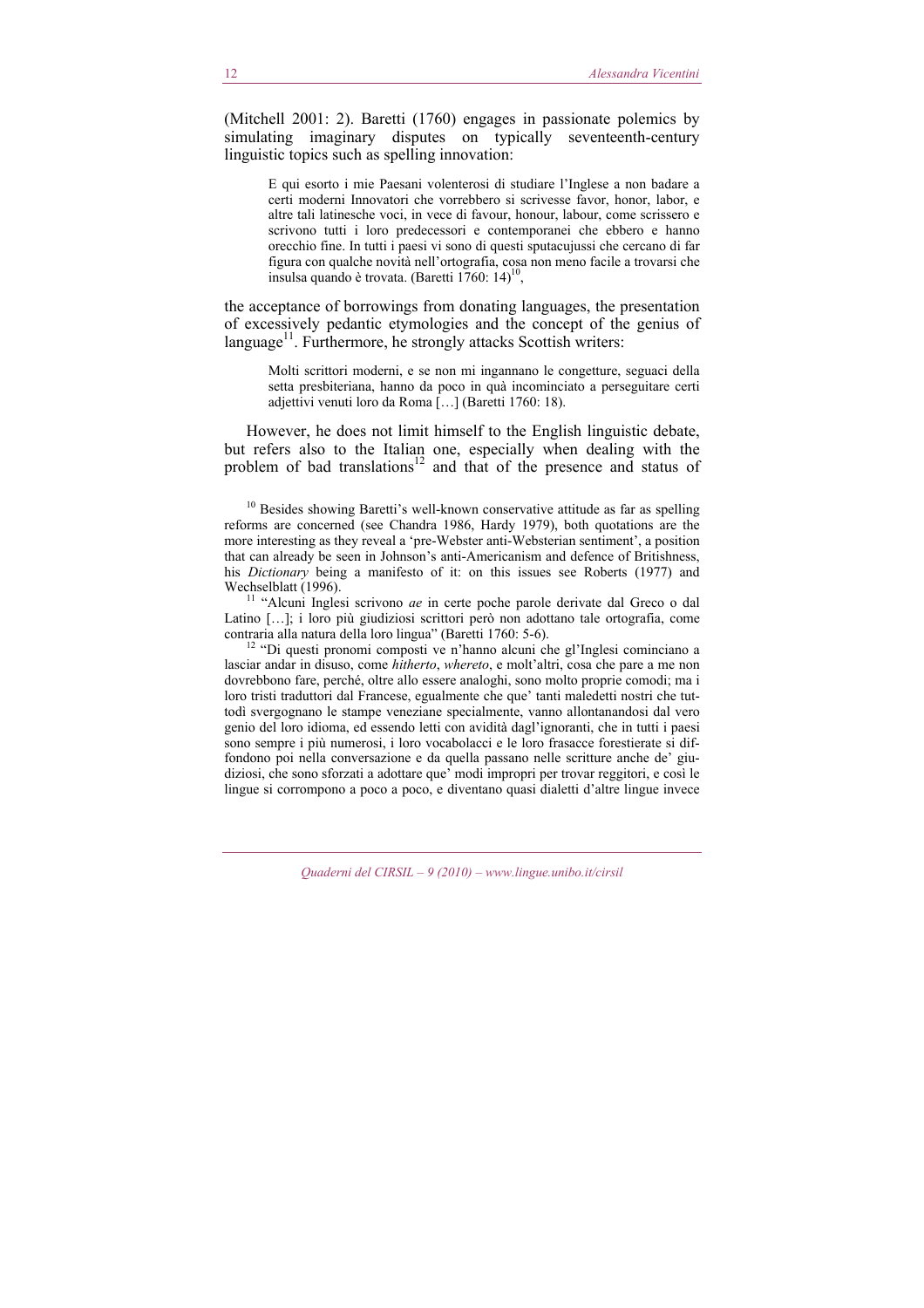languages/dialects in Italy, which indirectly emerges from his several observations on the topic:

I Piemontesi, i Genovesi, i Lombardi, ed i Furlani hanno questo suono, e pronunciano la loro vocale u come i dittonghi Inglesi eu e ew, ma i Toscani e gli altri abitanti delle parti orientali e meridionali d'Italia non conoscono tal suono (Baretti 1760: 8-9).

Also Baselli (1795) seems well-informed of the novel pedagogical and didactic ideas that were circulating at the end of the century especially with regard to analytical vs. synthetic learning methodologies<sup>13</sup>. The author overtly manifests his criticism against the traditional glottodidactic methods and compilation of pedagogical grammars for foreigners<sup>14</sup> and puts forth new approaches to be assessed through the practice with students. His participation in the general fin-de-siècle desire of renewal within the field of pedagogy reveals a diverse cultural climate, which will further and more amply develop during the nineteenth century<sup>1</sup>

Finally, in Barker (1766) no particular reference to the coeval linguistic debate appears, but ample allusions to the history of English politics, literature and culture, which show the author was well conversant with the ideas and thoughts that were emerging and spreading in England in that period.

di conservare l'indole loro natia; ma così va'l mondo, non c'è rimedio" (Baretti

1760: 46).<br><sup>13</sup> Cf. Wilkins (1976: 222), quoted in Howatt (1984: 153).<br><sup>14</sup> "Il voler porre per base de' nostri primi studi idee universali ed astratte, onde condurci alle particolari e concrete, ricerca in noi del genio, ed una decisa volontà di sostenere la più improba fatica. Ma questo è un metodo da conciliarsi pochi seguaci, un metodo riprovato dalla Natura […], un metodo finalmente, che veggiamo tutto dì smentito nelle nostre scuole riguardo all'intento. In una parola il metodo sintetico serve mirabilmente a formare un corpo di dottrine per conservarle, ma non è certamente il migliore per comunicarle. Il fanciullo non pensa ad istruirsi, molto meno a tormentarsi; vuol appagare la sua curiosità, vuol giocare; giocando distrugge, ed esamina, cioè analizza, ed analizzando s'istruisce. Convien offrirgli il frutto, lasciar che lo palpi, lo malmeni, lo morda, lo mangi, e poi dirgli quest'era un pomo […]. Ecco le ragioni, che devono muovere gl'Istitutori della gioventù a preferire l'Analisi alla Sintesi, onde facilitare ed accelerare l'istruzione de' loro Allievi" (Baselli 1795: iii-iv). 15 This is diffusely talked over in Howatt (1984: 130): "throughout the century

there were individuals with new ideas on how languages could be taught more efficiently and easily".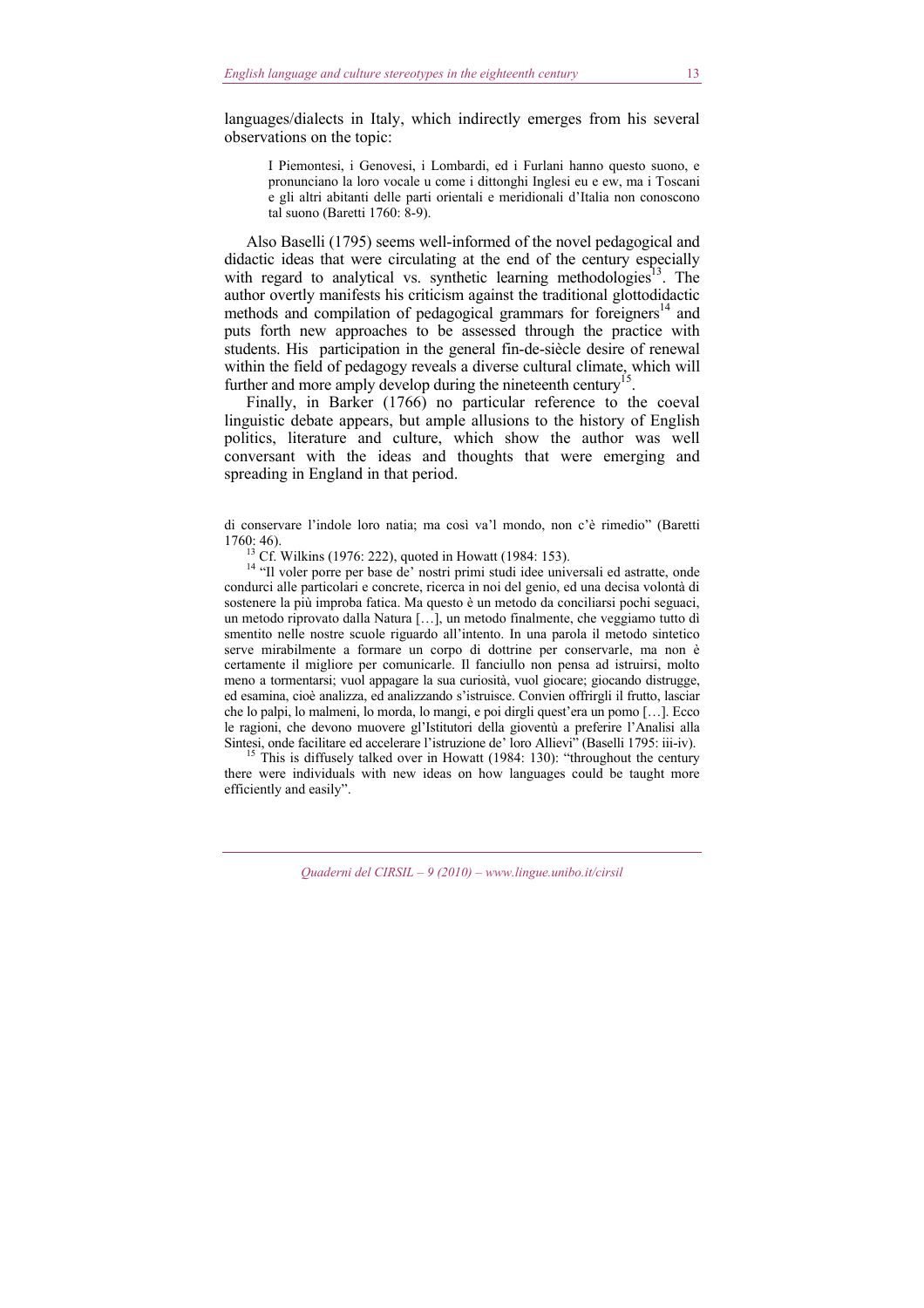## *3. Conclusions*

Apart from a few exceptions, it must be admitted that these early Italian grammars of the English language can hardly bring innovative or original contributions to grammatical theory in general. It is only fair to say that the authors mentioned above just wanted to meet practical needs, often by reworking or even copying previous grammaticographic material; besides, most of them lacked any specific professional qualifications for their job and were very probably compelled to teach English and publish their texts only in order to earn a living.

However, the investigation has revealed that, through the pages, interesting descriptions of and opinions on the English language and culture untangle, which are important to fully reconstruct the grammaticographic tradition of English in eighteenth-century Italy and, in an even larger perspective, to provide new insights into Anglo-Italian relations in a crucial moment.

In particular, the analysis has unveiled problems that are still valid when English language teaching to Italians is at stake (though they are obviously dealt with from a different perspective nowadays), such as the discrepancy between spelling and pronunciation and the presence of a verb system based on regular-irregular categories deriving from the Anglosaxon strong-weak paradigms. Still topical are the opinions on English as a language full of harsh sounds such as the interdental fricatives /T/ and  $/\Delta$ / or the indistinct, central vowel  $/\leftrightarrow$ /, as described by Baretti (1760: 10) in the following example:

di tal suono io non posso dar idea con parole; dirò solo che è vocale non suscettibile punto di musica, e che se la voce d'un cantante vi si fermasse un momento sopra farebbe ridere ogni Italiano e fors'anche gl'Inglesi medesimi.

All this is carried out by contrast with the Italian language, then famous and celebrated all over Europe for its melodiousness and for its intrinsic correspondence between spelling and pronunciation, regarded as a refined language suitable for elegant conversation and music (cf. Pizzolli 2004) $16$ .

<sup>16</sup> Interestingly, whereas opinions on the English language by the Italian authors considered here mainly focus on its difficulty, eighteenth-century English grammarians and grammaticographers described English as easy, efficient and economic, cf. Lowth (1760: iii): "the English Language is perhaps of all the present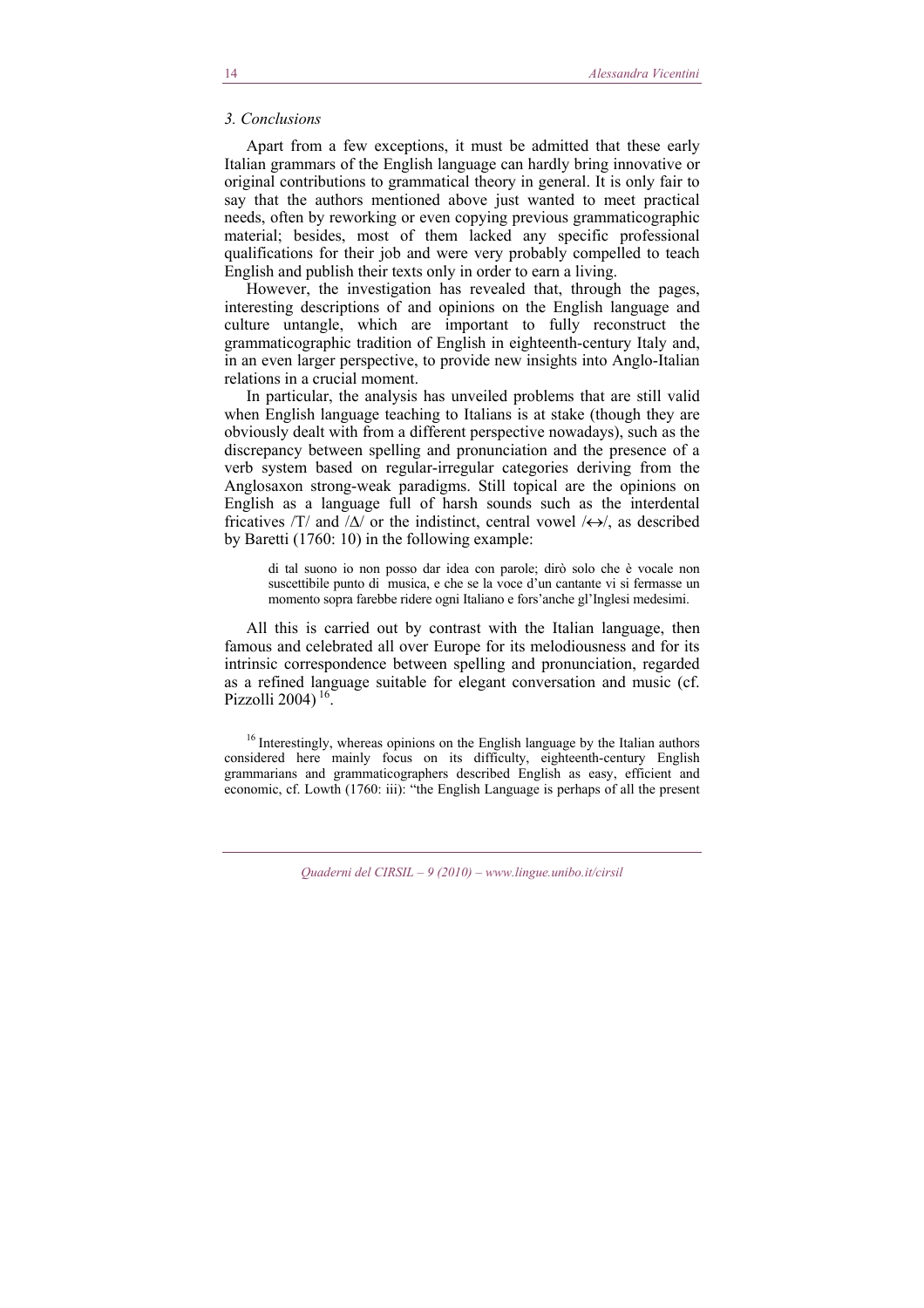Turning to morphology, the cliché of grammar simplicity results from the comparison with Latin, which exerts all its influence even when dealing with such a different language typology. It must be considered that using the Latin classification of the parts of speech was meant to meet the readers' expectations, who were interested in learning a foreign language, and were in fact used to Latin handbooks, and therefore to Latin grammar rules. If on the one hand this shows that the grammars to teach foreigners a language were definitely a stereotyped genre, it also highlights how the description of the English grammatical structures was slowly but gradually enfranchising itself from the classical grammar models. This tendency clearly emerges from the treatment of pronunciation, a discipline still in its infancy at the time and, as such, open to glottodidactic experimentation<sup>17</sup>

Finally, although traces of the contemporary linguistic debate emerge only in a few grammars (i.e. Baretti 1760 and Baselli 1795), which confirms their effective disinterest for theoretical or terminological issues – and this is the reason why they inherited and used a somewhat rigid scheme for the treatment of grammatical phenomena – one can highlight that the authors' homage to England and to its politics, economy, scientific progress and language not only was strategically devised to promote and sell their books, but also undoubtedly testifies that these "textbooks long since forgotten, but at one time widely used, [are] witness[es] to the growing interest in all things concerning England in Italy" (Frank 1983: 29).

European languages by much the most simple in its form and construction". The reason behind it lies in the fact that the authors had to promote their language to contrast the past predominance of Latin especially in a period when the

standardisation process of English was under way (cf. Vicentini 2003). 17 Suffices it to mention, one for all, the treatment of pronunciation by Baretti (1760): his phonetic descriptions are mostly made up of metaphors, similes, personifications and other figures of speech, or even proverbs and idiomatic sentences, by means of which he can convey to his learners salient information most vividly, e.g. "Y. Questa lettera è appunto come il Pipistrello ch'or ha forma di Topo ed or d'Uccello; voglio dire che quando segue consonante y è vocale, e quando segue vocale y è consonante" (Baretti 1760: 30).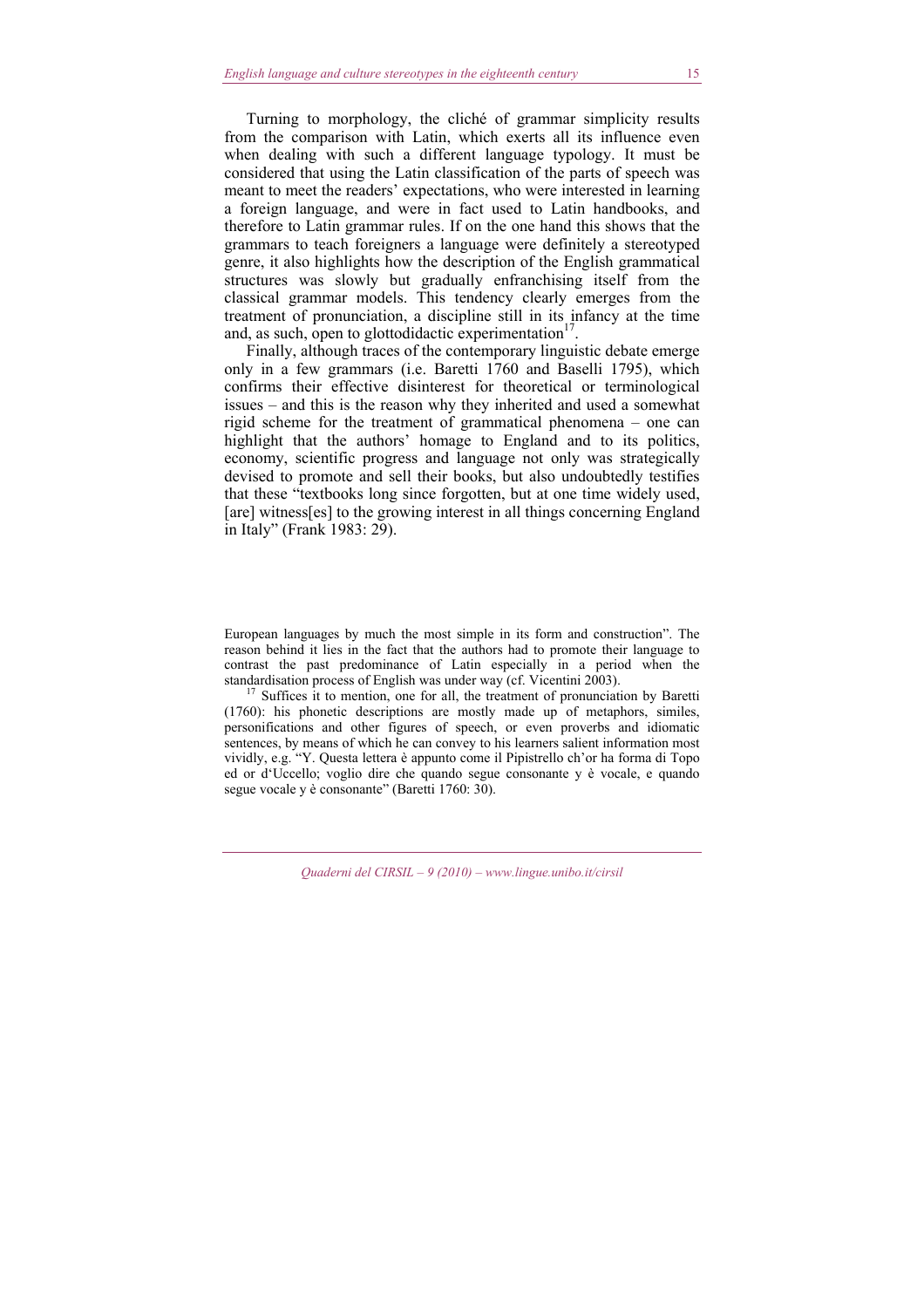# **Bibliography**

- ALSTON R. C., 1974, *A bibliography of the English language from the invention of printing to the year 1800*, Smith Settle, Ilkey Road, Otley, West Yorkshire.
- ALTIERI F., 1728, *Grammar Italian-English, English-Italian*, William Innys, London.
- BARETTI J., 1760, *The Grammar of the Italian Language, with a copious Praxis of Moral Sentences. To which is added An English Grammar for the Use of the Italians*, C. Hitch and L. Hawes et al., London.
- BARKER E., 1766, *Nuova e Facile Grammatica della Lingua Inglese per gl'Italiani*, Luigi e Benedetto Bindi, Siena.
- BASELLI G. A., 1795, *Grammatica Analitico-Pratica della Lingua Inglese*, Antonio Curti q. Giacomo, Venezia.
- BAUGH C.A., CABLE TH., 2001, *A History of the English Language*, Prentice Hall, Englewood Cliffs, NJ.
- BEAL J. C., 2004, *English in Modern Times*, Arnold, London.
- BOYER A., 1694, *The Compleat French-Master*, printed for Tho. Salisbury, London.
- BRIZZI G. P., 1976, *La formazione della classe dirigente nel Sei-Settecento. I 'seminaria nobilium' nell' Italia centro-settentrionale*, Il Mulino, Bologna.
- CALCATERRA C., 1926, *Il capitolo di Paolo Rolli a Gianpietro Zanotti*, "Giornale storico della letteratura italiana", 87, 101-110.
- CHANDRA N., 1986, "Dr. Johnson and the English Language", in T. R. Sharma (ed.), *Essays on Dr. Samuel Johnson*, Shalabh, Meerut, India, pp. 5-24.
- COLSONI F., 1688, *Il Nuovo Trismegisto, ovvero il maestro di tre lingue. Dal quale l'Italiano, il Francese e l'Inglese, imparano vicendevolmente a discorrere frà se stessi*, B. Griffin e R. Wilde, Londra.
- CRINÒ A.M., 1957, *Fatti e figure del Seicento anglo-toscano: documenti inediti sui rapporti letterari, diplomatici e culturali fra Toscana e Inghilterra*, Olschki, Firenze.
- DALMAZZONI G., 1788, *Nuova Grammatica della Lingua Inglese per Uso degl'Italiani*, Venanzio Monaldini, Roma.
- DEL LUNGO CAMICIOTTI G., 1983, "Grammatiche inglesi per italiani del Settecento", *Filologia Germanica* 26, pp. 159-184.
- FENNELL A. B., 2001, *A History of English. A Linguistic Approach*, Blackwell, Malden, Oxford.
- FLEEMAN J. D., 1964, "Some of Dr. Johnson's preparatory notes for his dictionary", *The Bodleian Library Record 7*, pp. 205-210.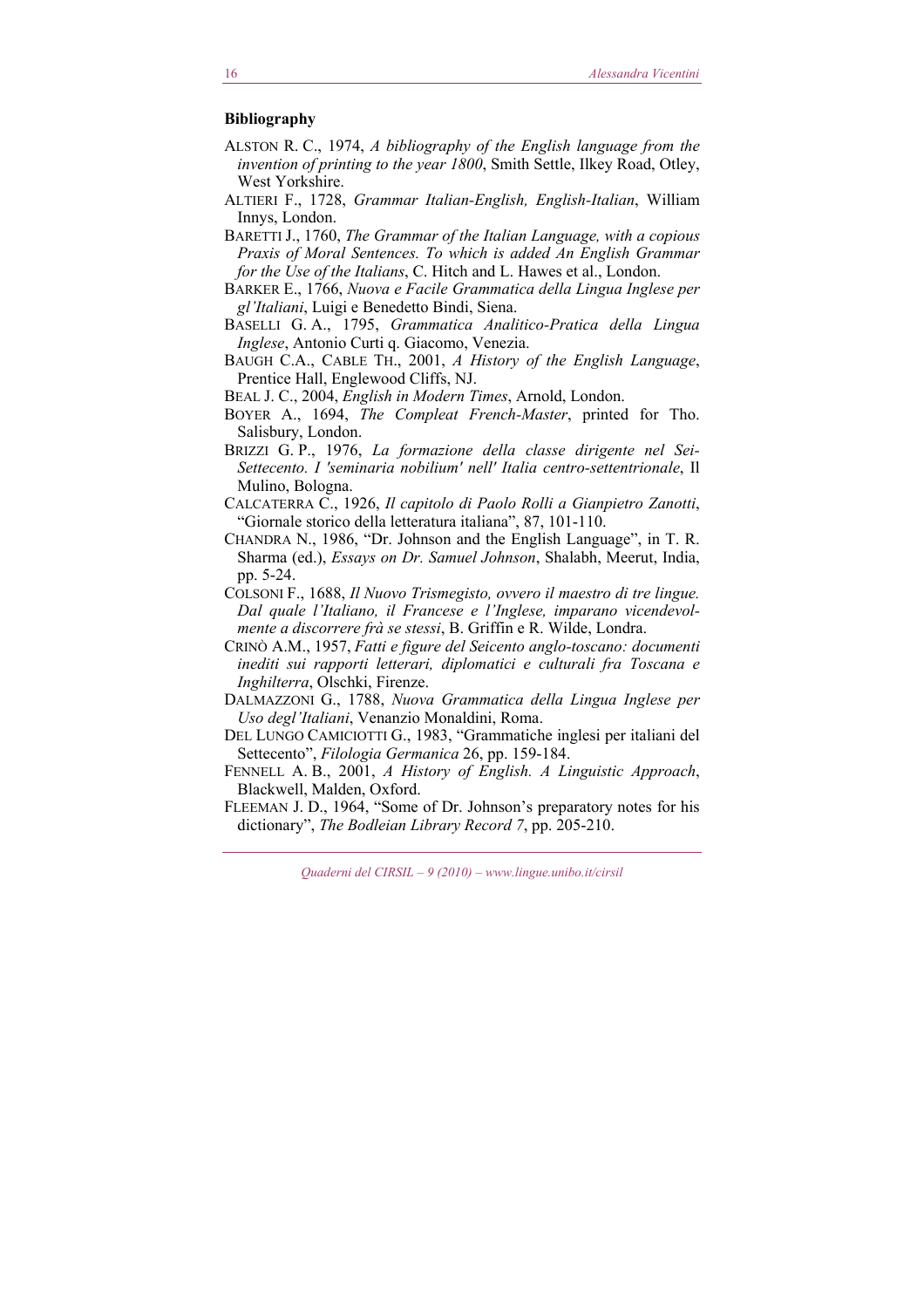- GÖRLACH M., 2001, *Eighteenth-Century English*, Universitätsverlag C. Winter, Heidelberg.
- GRAF A., 1911, *L'Anglomania e l'influsso inglese in Italia nel secolo XVIII*, Loescher, Torino.
- GRAZIANO A., 1984, *Uso e diffusione dell'inglese*, in L. Formigari (ed.), *Teorie e pratiche linguistiche nell'Italia del Settecento*, Il Mulino, Bologna, pp. 373-394.
- HARDY J.P., 1979, *Samuel Johnson: A Critical Study*, Routledge and Kegan Paul, London.
- HOWATT R. H., 1984, *A History of English Language Teaching*, O.U.P., Oxford.
- IAMARTINO G., 2001, "La contrastività italiano-inglese in prospettiva storica", *Rassegna Italiana di Linguistica Applicata* 33:2-3, pp.7-130.
- JOHNSON S., [1755, 1773] 1996, *A Dictionary of the English Language*, ed. by A. McDermott, *A Dictionary of the English Language on CD-ROM*, C.U.P., Cambridge.
- JONSON B., 1640, *The English Grammar*, s.e., London.
- KOLB G. J., R. DEMARIA JR. (eds), 2005, J*ohnson on the English Language*, The Yale Edition of the Works of Samuel Johnson, vol. 18, Yale U.P, New Haven.
- MAUGER C., 1683, *Grammaire Angloise*, R.E. pour R. Bentley, London.
- MAUGER C., P. FESTEAU, 1696, *New Double Grammar French-English and English-French*, Eugenius Henricus Frix, Bruxelles.
- MELCHIONDA, M. (1970) *La cultura inglese nei libri seicenteschi della Biblioteca Oratoriana dei Girolamini in Napoli*, "English Miscellany", 22, 265-341.
- MIÉGE G., 1685, *Nouvelle Méthode pour apprendre l'Anglois*, Thomas Basset, London.
- MITCHELL L., 2001, *Grammar Wars. Language as cultural battlefield in*   $17^{th}$ - and  $18^{th}$ -century England, Ashgate, Burlington.
- PARTRIDGE A.C., 1969, *Changes in the Concept of Grammar from Tudor to Augustan English. A Study in Syntax and Style from Caxton to Johnson*, André Deutsch, London.
- PETRUCCI, A., 1973, "I bibliotecari corsiniani tra Settecento e Ottocento", in *Studi offerti a Giovanni Incisa della Rocchetta*, Accademia dei Lincei, Roma.
- PIZZOLI L., 2004, L*e grammatiche di italiano per inglesi (1550-1766): un'analisi linguistica*, Accademia della Crusca, Firenze.